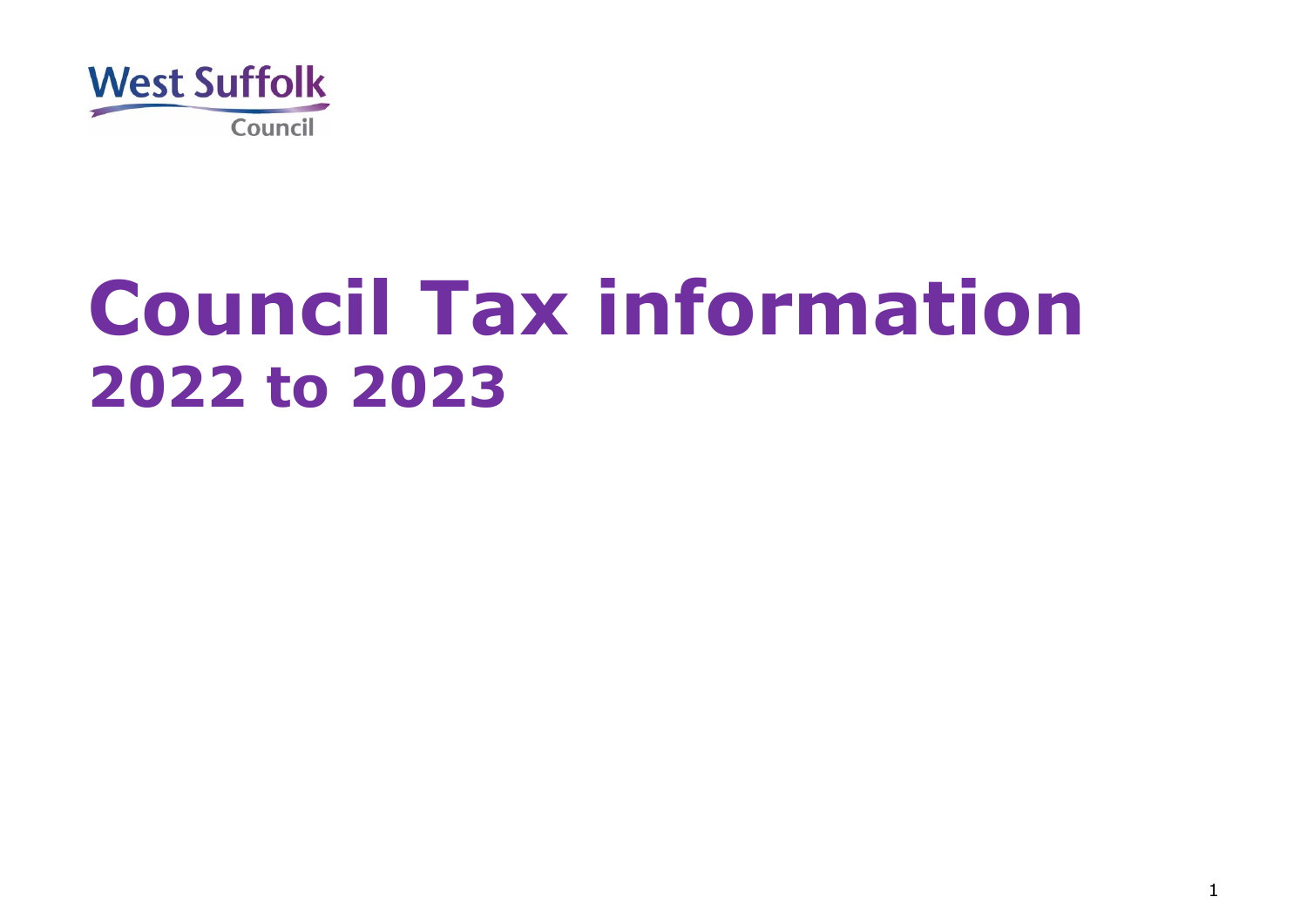### **Where your Council Tax goes**

In 2022 to 2023 people who live in West Suffolk will pay £112.28 million in Council Tax. This money goes to the following:

- Suffolk County Council gets £82.6 million (73.6 per cent of the total)
- The Office of the Police and Crime Commissioner for Suffolk (OPCCS) gets £14.21 million (12.7 per cent of the total)
- West Suffolk Council gets £10.74 million (9.6 per cent of the total)
- Parish and town councils get £4.73 million (4.2 per cent of the total).

# **What you pay for services**

From 1 April 2019 West Suffolk Council replaced Forest Heath District Council and St Edmundsbury Borough Council. Regulations were put in place to harmonise the Council Tax of the two predecessor areas, this has now been finalised.

The Council Tax payable by properties in West Suffolk for 2022 to 2023 is set out in the table below (excluding the parish council charge):

|                | <b>Suffolk County Council</b> | <b>OPCCS</b> | West Suffolk Council | West Suffolk Council area total |           |
|----------------|-------------------------------|--------------|----------------------|---------------------------------|-----------|
| Band           | this year                     | this year    | this year            | this year                       | each week |
| <b>A</b>       | E959.28                       | £165.12      | £124.74              | £1,249.14                       | E24.02    |
| B              | E1,119.16                     | £192.64      | £145.53              | £1,457.33                       | £28.03    |
| $\overline{C}$ | £1,279.04                     | £220.16      | £166.32              | £1,665.52                       | E32.03    |
| D              | £1,438.92                     | £247.68      | £187.11              | £1,873.71                       | £36.03    |
| IE.            | £1,758.68                     | £302.72      | £228.69              | £2,290.09                       | £44.04    |
| F              | £2,078.44                     | £357.76      | £270.27              | £2,706.47                       | E52.05    |
| G              | £2,398.20                     | £412.80      | £311.85              | £3,122.85                       | E60.05    |
| H              | £2,877.84                     | £495.36      | £374.22              | £3,747.42                       | £72.07    |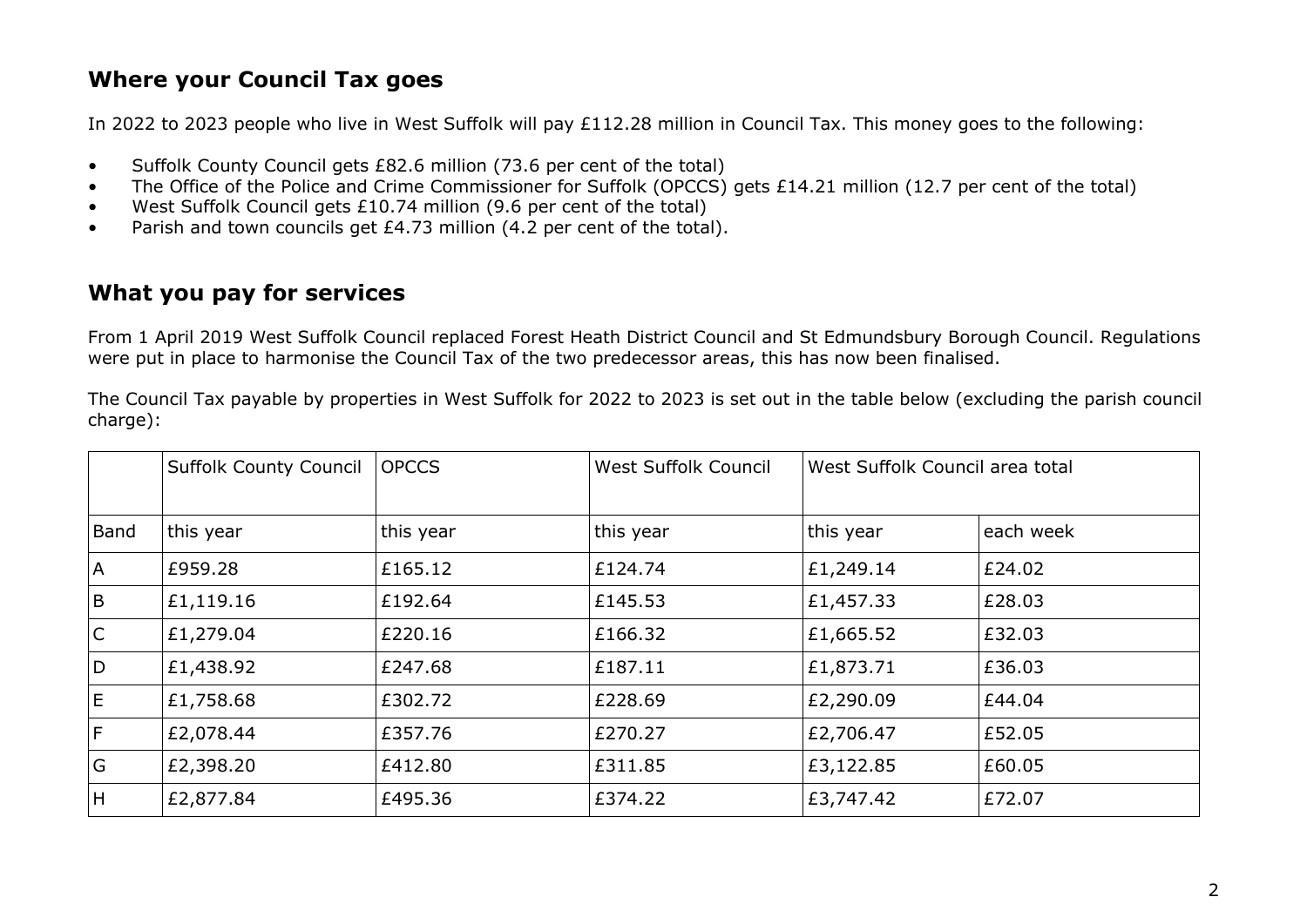If you have a parish or town council in your area, your final bill will also include a contribution for them. Parish Council Tax bills for Band D properties will vary from nil to £148.60 depending on where you live. The average bill for a Band D property will be £1,956.19 including all authorities.

#### **Where the money comes from**

|                                              | 2022 to 2023<br>£ millions | 2021 to 2022<br>£ millions |
|----------------------------------------------|----------------------------|----------------------------|
| Council Taxpayers                            | (15.48)                    | (14.29)                    |
| Interest and investment income               | (0.29)                     | (0.17)                     |
| Fees, charges and specific Government grants | (33.89)                    | (33.90)                    |
| Housing Benefits subsidy                     | (27.58)                    | (28.65)                    |
| Transfer from reserves                       | (10.8)                     | (4.98)                     |
| Business rates and Government grants         | (7.71)                     | (10.66)                    |
| Total                                        | (95.75)                    | (92.65)                    |

#### **How we spend the money**

|                                       | 2022 to 2023<br>£ millions | 2021 to 2022<br>£ millions |
|---------------------------------------|----------------------------|----------------------------|
| Cultural and related services         | 5.35                       | 5.45                       |
| Environmental and regulatory services | 10.66                      | 4.75                       |
| Planning and development services     | 7.18                       | 7.50                       |
| Highways and transport services       | 3.85                       | 3.84                       |
| Other housing services                | 31.32                      | 30.03                      |
| Parish and Town spending              | 4.73                       | 4.35                       |
| Central services to the public        | 0.49                       | 0.50                       |
| Corporate and democratic services     | 20.61                      | 23.87                      |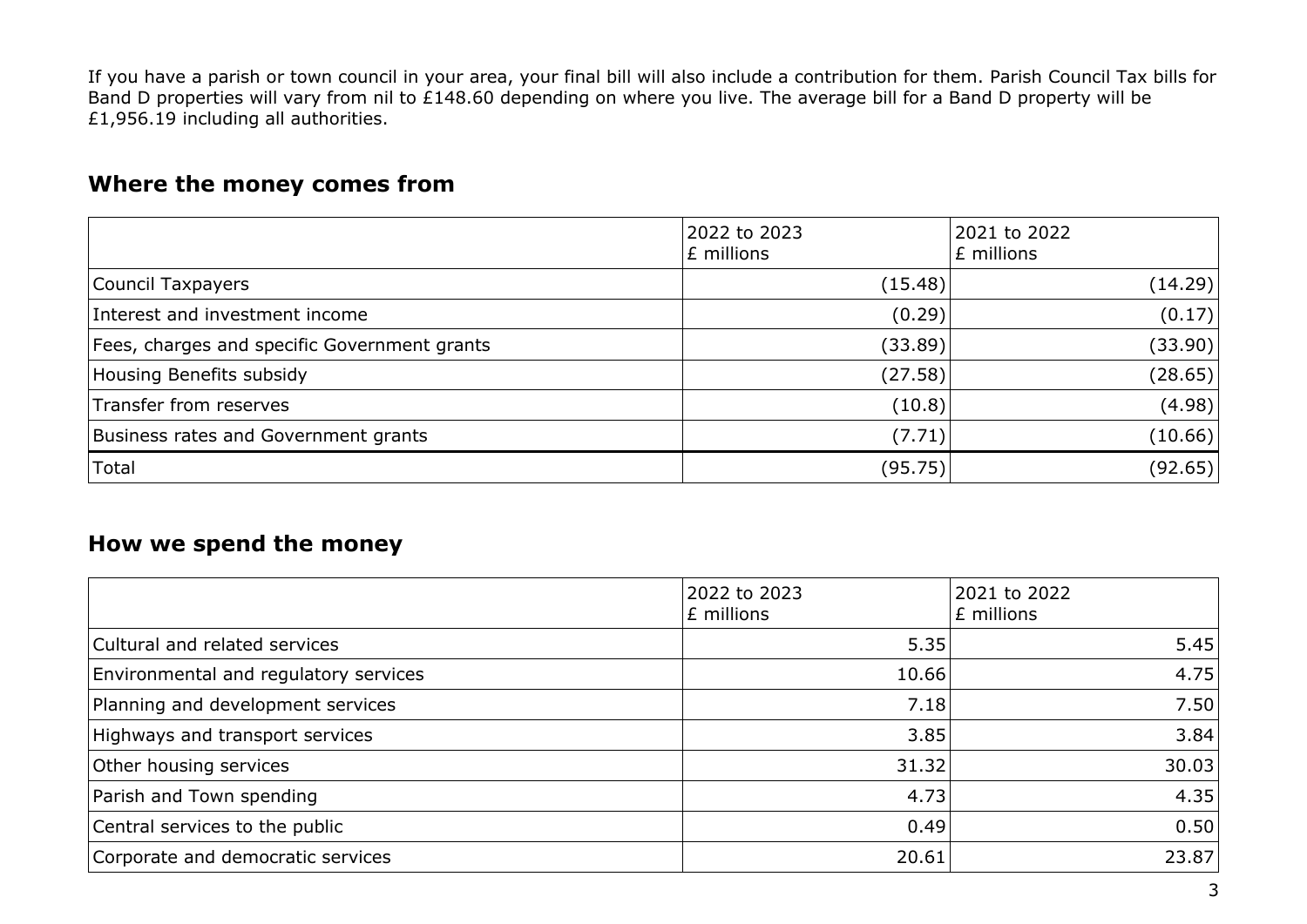|                       | 2022 to 2023<br>E millions | 2021 to 2022<br>E millions |
|-----------------------|----------------------------|----------------------------|
| Other costs           | 2.42                       | 3.52                       |
| Transfers to reserves | 9.14                       | 8.86                       |
| Total                 | 95.75                      | 92.67                      |

# **Parish precepts**

Listed below are the parish and town council precepts. The table shows the total amount of the parish precept, the taxbase and the resulting Council Tax charge for 2021 to 2022 and 2022 to 2023 for a dwelling in valuation Band D.

| Parish                               | 2022 to 2023                 |                |                                       | 2021 to 2022               |                |                                       |
|--------------------------------------|------------------------------|----------------|---------------------------------------|----------------------------|----------------|---------------------------------------|
|                                      | <b>Parish</b><br>precept $E$ | <b>Taxbase</b> | <b>Band D parish</b><br>council tax £ | <b>Parish</b><br>precept £ | <b>Taxbase</b> | <b>Band D parish</b><br>council tax £ |
| Ampton, Timworth and Livermere       |                              | 48.69          |                                       |                            | 54.01          |                                       |
| Bardwell                             | 15,828                       | 311.96         | 50.74                                 | 15,771                     | 310.84         | 50.74                                 |
| Barnardiston                         |                              | 58.31          |                                       |                            | 57.33          |                                       |
| Barnham                              | 8,545                        | 232.28         | 36.79                                 | 8,545                      | 234.43         | 36.45                                 |
| Barningham                           | 34,758                       | 350.38         | 99.20                                 | 34,465                     | 344.05         | 100.17                                |
| Barrow cum Denham                    | 26,692                       | 755.50         | 35.33                                 | 25,170                     | 726.32         | 34.65                                 |
| <b>Barton Mills</b>                  | 27,350                       | 424.27         | 64.46                                 | 25,164                     | 402.09         | 62.58                                 |
| <b>Beck Row</b>                      | 52,000                       | 1,206.01       | 43.12                                 | 46,758                     | 1,134.32       | 41.22                                 |
| Bradfield Combust with Stanningfield | 14,559                       | 226.76         | 64.20                                 | 13,370                     | 223.06         | 59.94                                 |
| <b>Bradfield St Clare</b>            | 3,184                        | 71.04          | 44.82                                 | 2,439                      | 68.50          | 35.61                                 |
| <b>Bradfield St George</b>           | 5,500                        | 159.39         | 34.51                                 | 5,400                      | 155.25         | 34.78                                 |
| Brandon (and Wangford)               | 303,819                      | 2,553.24       | 118.99                                | 286,001                    | 2,512.28       | 113.84                                |
| <b>Brockley</b>                      | 8,866                        | 132.49         | 66.92                                 | 8,965                      | 131.61         | 68.12                                 |
| <b>Bury St Edmunds</b>               | 579,974                      | 13,710.95      | 42.30                                 | 566,676                    | 13,396.59      | 42.30                                 |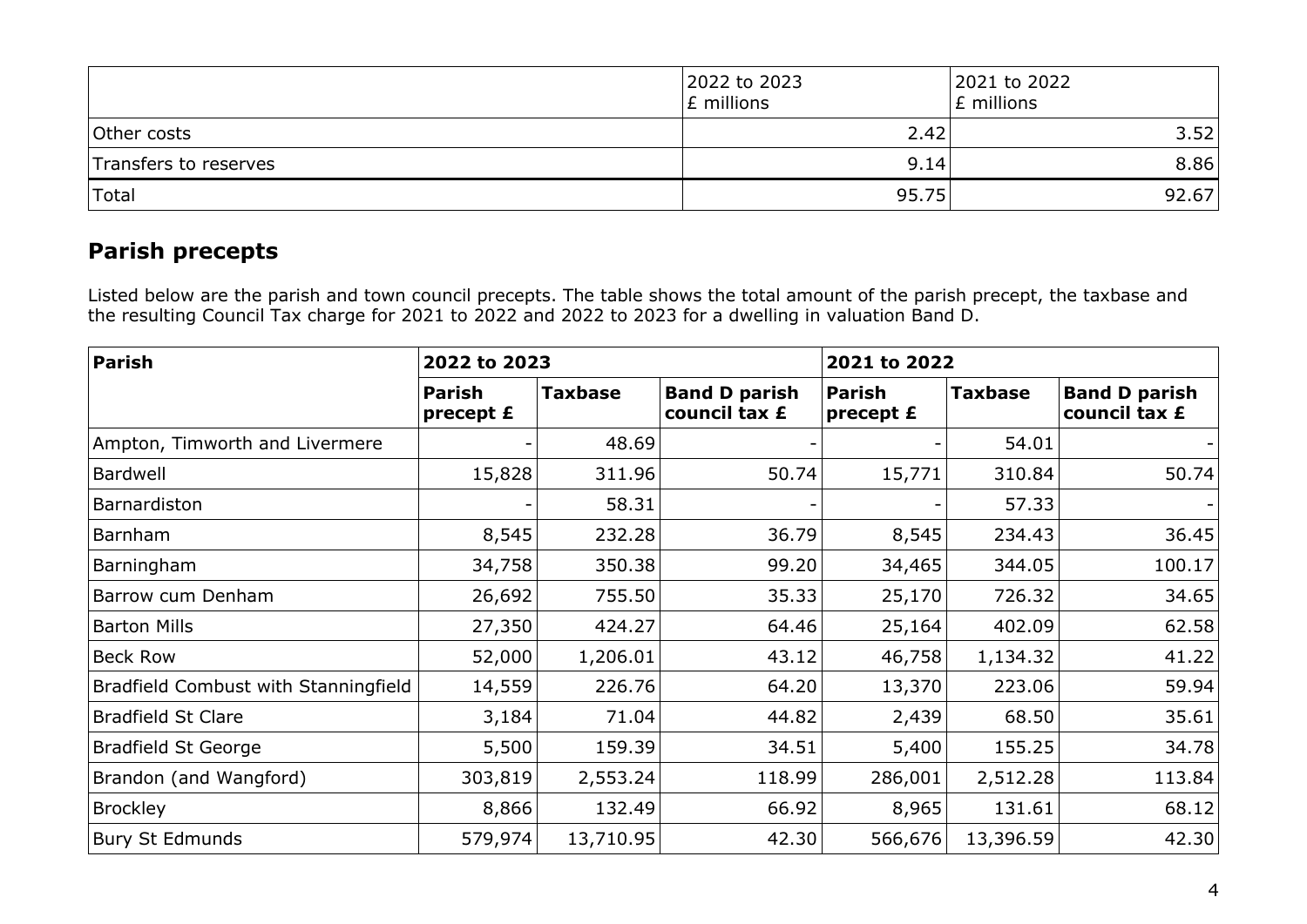| Parish                                | 2022 to 2023               |                |                                       | 2021 to 2022               |                |                                       |  |
|---------------------------------------|----------------------------|----------------|---------------------------------------|----------------------------|----------------|---------------------------------------|--|
|                                       | <b>Parish</b><br>precept £ | <b>Taxbase</b> | <b>Band D parish</b><br>council tax £ | <b>Parish</b><br>precept £ | <b>Taxbase</b> | <b>Band D parish</b><br>council tax £ |  |
| Cavendish                             | 27,450                     | 424.99         | 64.59                                 | 26,900                     | 415.23         | 64.78                                 |  |
| Cavenham                              | 800                        | 63.31          | 12.64                                 | 800                        | 56.84          | 14.07                                 |  |
| Chedburgh                             | 10,872                     | 260.44         | 41.74                                 | 10,502                     | 265.39         | 39.57                                 |  |
| Chevington                            | 7,377                      | 273.18         | 27.00                                 | 7,377                      | 274.07         | 26.92                                 |  |
| Clare                                 | 105,900                    | 875.29         | 120.99                                | 94,192                     | 849.97         | 110.82                                |  |
| Coney Weston                          | 8,740                      | 172.15         | 50.77                                 | 6,080                      | 172.55         | 35.24                                 |  |
| Cowlinge                              | 16,822                     | 137.48         | 122.36                                | 15,300                     | 130.44         | 117.30                                |  |
| Culford West Stow and Wordwell        | 10,087                     | 274.10         | 36.80                                 | 9,584                      | 272.24         | 35.20                                 |  |
| Dalham                                | 7,029                      | 131.89         | 53.29                                 | 6,572                      | 131.02         | 50.16                                 |  |
| Denston                               | 600                        | 56.74          | 10.57                                 | 400                        | 63.01          | 6.35                                  |  |
| Depden                                | 2,700                      | 89.34          | 30.22                                 | 2,700                      | 86.89          | 31.07                                 |  |
| Elveden                               | 1,200                      | 118.73         | 10.11                                 | 1,200                      | 103.85         | 11.56                                 |  |
| Eriswell                              | 14,549                     | 316.97         | 45.90                                 | 14,125                     | 335.79         | 42.06                                 |  |
| Euston                                | 1,780                      | 62.79          | 28.35                                 | 1,780                      | 59.08          | 30.13                                 |  |
| Exning                                | 79,350                     | 870.64         | 91.14                                 | 60,000                     | 853.29         | 70.32                                 |  |
| Fakenham Magna                        | 3,974                      | 61.63          | 64.48                                 | 3,644                      | 60.84          | 59.89                                 |  |
| Flempton-cum-Hengrave                 | 7,500                      | 147.95         | 50.69                                 | 10,000                     | 149.44         | 66.92                                 |  |
| Fornham All Saints                    | 24,175                     | 274.67         | 88.01                                 | 22,983                     | 277.05         | 82.96                                 |  |
| Fornham St Martin-cum-St<br>Genevieve | 29,285                     | 489.70         | 59.80                                 | 27,315                     | 488.25         | 55.94                                 |  |
| Freckenham                            | 14,385                     | 140.01         | 102.74                                | 13,800                     | 139.54         | 98.90                                 |  |
| Gazeley                               | 16,600                     | 282.61         | 58.74                                 | 15,800                     | 274.30         | 57.60                                 |  |
| Great and Little Whelnetham           | 12,035                     | 388.72         | 30.96                                 | 11,345                     | 358.63         | 31.64                                 |  |
| <b>Great Barton</b>                   | 33,587                     | 953.97         | 35.21                                 | 33,587                     | 943.95         | 35.58                                 |  |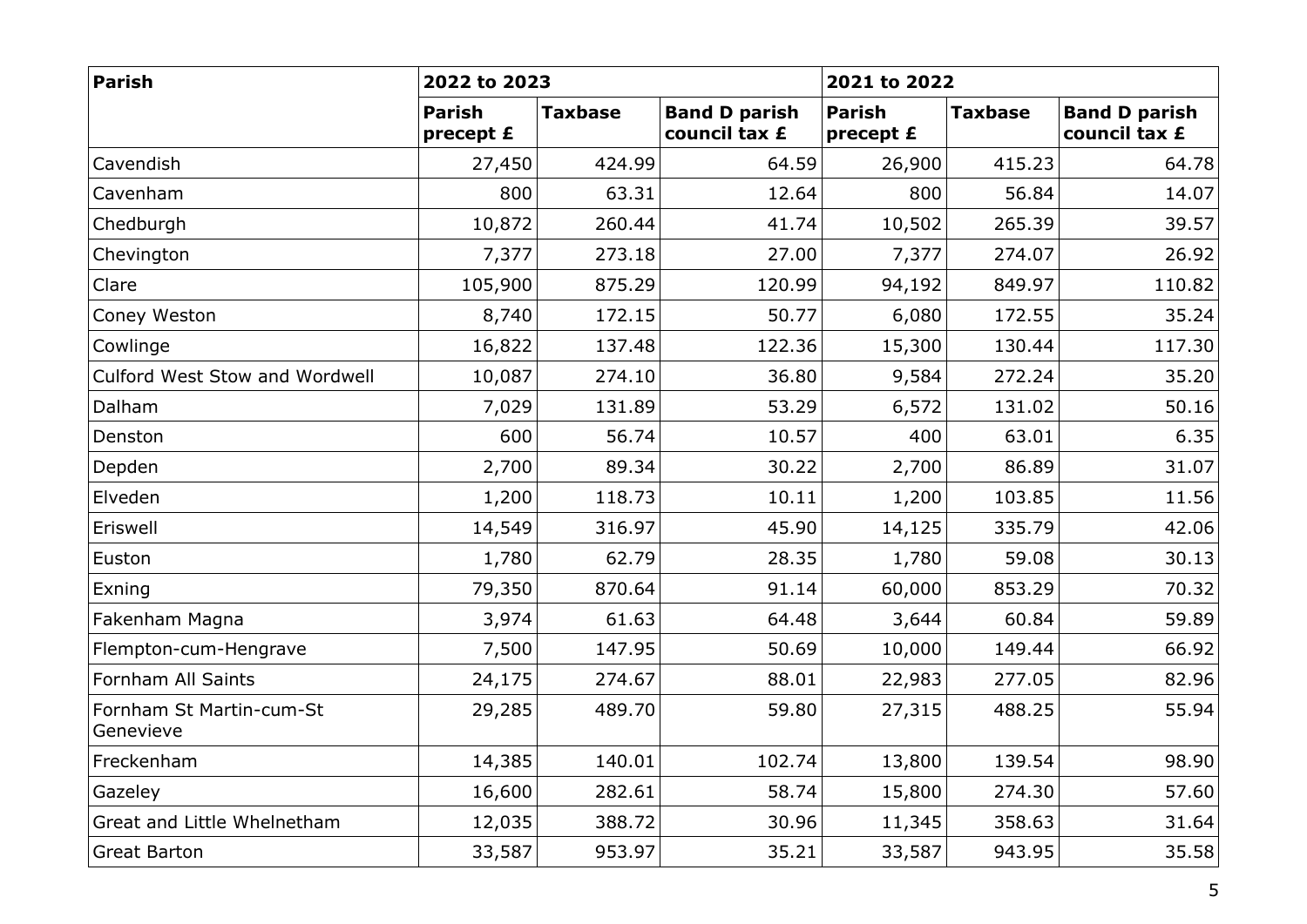| Parish                     | 2022 to 2023               |                |                                       | 2021 to 2022               |                |                                       |  |
|----------------------------|----------------------------|----------------|---------------------------------------|----------------------------|----------------|---------------------------------------|--|
|                            | <b>Parish</b><br>precept £ | <b>Taxbase</b> | <b>Band D parish</b><br>council tax £ | <b>Parish</b><br>precept £ | <b>Taxbase</b> | <b>Band D parish</b><br>council tax £ |  |
| <b>Great Bradley</b>       | 13,000                     | 161.48         | 80.51                                 | 12,000                     | 155.60         | 77.12                                 |  |
| <b>Great Livermere</b>     | 7,500                      | 83.26          | 90.08                                 | 7,000                      | 79.74          | 87.79                                 |  |
| <b>Great Thurlow</b>       | 6,900                      | 87.89          | 78.51                                 | 6,900                      | 90.75          | 76.03                                 |  |
| <b>Great Wratting</b>      | 6,500                      | 88.29          | 73.62                                 | 5,185                      | 89.86          | 57.70                                 |  |
| Hargrave                   | 5,002                      | 116.41         | 42.97                                 | 5,000                      | 117.69         | 42.48                                 |  |
| Haverhill                  | 1,139,918                  | 7,671.05       | 148.60                                | 1,023,550                  | 7,531.09       | 135.91                                |  |
| Hawkedon                   | 696                        | 66.04          | 10.54                                 | 600                        | 61.74          | 9.72                                  |  |
| Hawstead                   | 7,400                      | 131.59         | 56.24                                 | 7,200                      | 130.92         | 55.00                                 |  |
| Hepworth                   | 7,561                      | 216.89         | 34.86                                 | 7,205                      | 218.47         | 32.98                                 |  |
| Herringswell               | 7,220                      | 132.77         | 54.38                                 | 7,220                      | 120.32         | 60.01                                 |  |
| Higham                     |                            | 73.30          |                                       |                            | 71.24          |                                       |  |
| Honington-cum-Sapiston     | 21,300                     | 305.74         | 69.67                                 | 21,123                     | 302.96         | 69.72                                 |  |
| Hopton cum Knettishall     | 8,043                      | 256.94         | 31.30                                 | 7,500                      | 245.20         | 30.59                                 |  |
| Horringer                  | 29,566                     | 411.92         | 71.78                                 | 23,653                     | 408.60         | 57.89                                 |  |
| Hundon                     | 20,905                     | 440.58         | 47.45                                 | 16,520                     | 430.34         | 38.39                                 |  |
| Icklingham                 | 8,900                      | 153.67         | 57.92                                 | 8,780                      | 147.24         | 59.63                                 |  |
| Ickworth                   | 434                        | 8.33           | 52.10                                 | 347                        | 8.62           | 40.26                                 |  |
| Ingham                     | 5,500                      | 166.09         | 33.11                                 | 5,000                      | 163.83         | 30.52                                 |  |
| Ixworth cum Ixworth Thorpe | 48,465                     | 782.15         | 61.96                                 | 48,225                     | 789.47         | 61.09                                 |  |
| Kedington                  | 81,570                     | 680.30         | 119.90                                | 84,070                     | 687.91         | 122.21                                |  |
| Kentford                   | 11,502                     | 407.49         | 28.23                                 | 11,200                     | 369.71         | 30.29                                 |  |
| Lackford                   | 5,385                      | 105.23         | 51.17                                 | 5,100                      | 105.05         | 48.55                                 |  |
| Lakenheath                 | 170,400                    | 1,427.61       | 119.36                                | 149,860                    | 1,362.23       | 110.01                                |  |
| Lidgate                    | 7,166                      | 98.76          | 72.56                                 | 6,379                      | 99.27          | 64.26                                 |  |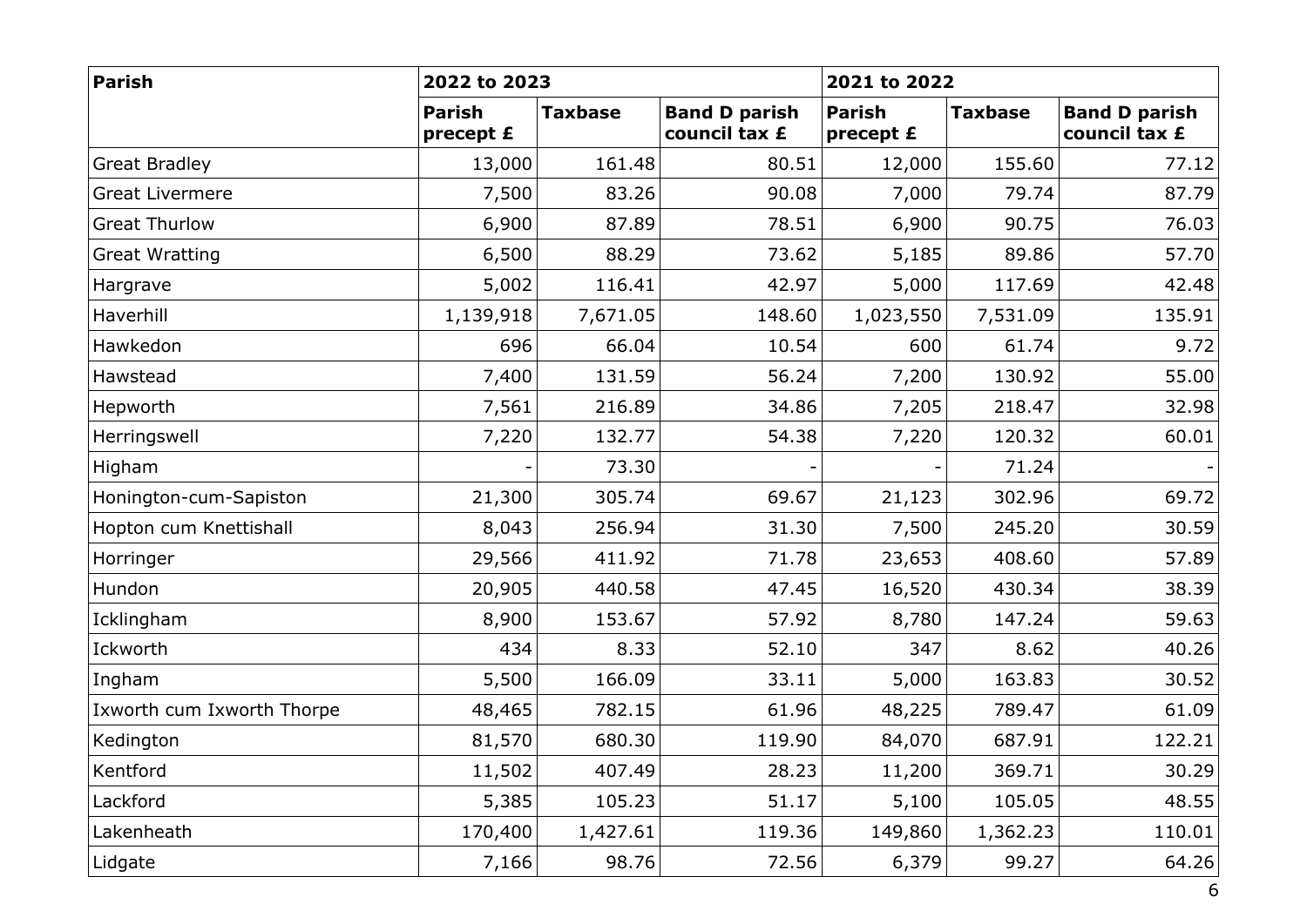| Parish                  | 2022 to 2023               |                |                                       | 2021 to 2022               |                |                                       |  |
|-------------------------|----------------------------|----------------|---------------------------------------|----------------------------|----------------|---------------------------------------|--|
|                         | <b>Parish</b><br>precept £ | <b>Taxbase</b> | <b>Band D parish</b><br>council tax £ | <b>Parish</b><br>precept £ | <b>Taxbase</b> | <b>Band D parish</b><br>council tax £ |  |
| Little Bradley          |                            | 18.42          |                                       |                            | 21.36          |                                       |  |
| Little Thurlow          | 10,969                     | 106.71         | 102.79                                | 11,993                     | 107.30         | 111.77                                |  |
| Little Wratting         |                            | 65.64          |                                       |                            | 63.97          |                                       |  |
| Market Weston           | 8,000                      | 100.25         | 79.80                                 | 5,990                      | 100.16         | 59.80                                 |  |
| Mildenhall High Town    | 293,702                    | 2,253.29       | 130.34                                | 242,623                    | 2,272.49       | 106.77                                |  |
| Moulton                 | 32,384                     | 431.54         | 75.04                                 | 32,000                     | 426.16         | 75.09                                 |  |
| Newmarket               | 715,210                    | 5,611.06       | 127.46                                | 665,114                    | 5,554.21       | 119.75                                |  |
| Nowton                  | 3,984                      | 64.57          | 61.70                                 | 2,693                      | 67.23          | 40.06                                 |  |
| Ousden                  | 8,504                      | 122.66         | 69.33                                 | 7,932                      | 117.77         | 67.35                                 |  |
| Pakenham                | 12,180                     | 342.17         | 35.60                                 | 12,026                     | 335.66         | 35.83                                 |  |
| Poslingford             | 4,174                      | 94.44          | 44.20                                 | 4,105                      | 91.89          | 44.67                                 |  |
| Red Lodge               | 186,415                    | 1,771.65       | 105.22                                | 158,950                    | 1,594.72       | 99.67                                 |  |
| Rede                    | 1,463                      | 53.70          | 27.24                                 | 1,463                      | 52.91          | 27.65                                 |  |
| Risby                   | 11,405                     | 300.23         | 37.99                                 | 10,548                     | 298.11         | 35.38                                 |  |
| Rushbrooke with Rougham | 19,380                     | 644.10         | 30.09                                 | 19,000                     | 592.80         | 32.05                                 |  |
| Santon Downham          | 7,402                      | 89.85          | 82.38                                 | 6,910                      | 91.72          | 75.34                                 |  |
| Stansfield              | 5,768                      | 91.10          | 63.32                                 | 5,111                      | 88.08          | 58.03                                 |  |
| Stanton                 | 73,710                     | 937.35         | 78.64                                 | 70,000                     | 935.09         | 74.86                                 |  |
| Stoke by Clare          | 18,822                     | 223.81         | 84.10                                 | 17,518                     | 233.30         | 75.09                                 |  |
| Stradishall             | 8,395                      | 172.40         | 48.69                                 | 7,504                      | 172.12         | 43.60                                 |  |
| The Saxhams             | 6,000                      | 123.07         | 48.75                                 | 6,000                      | 122.98         | 48.79                                 |  |
| Thelnetham              | 1,800                      | 99.95          | 18.01                                 | 1,800                      | 99.06          | 18.17                                 |  |
| Troston                 | 14,000                     | 289.81         | 48.31                                 | 12,000                     | 281.81         | 42.58                                 |  |
| Tuddenham St Mary       | 14,310                     | 164.39         | 87.05                                 | 12,069                     | 163.62         | 73.76                                 |  |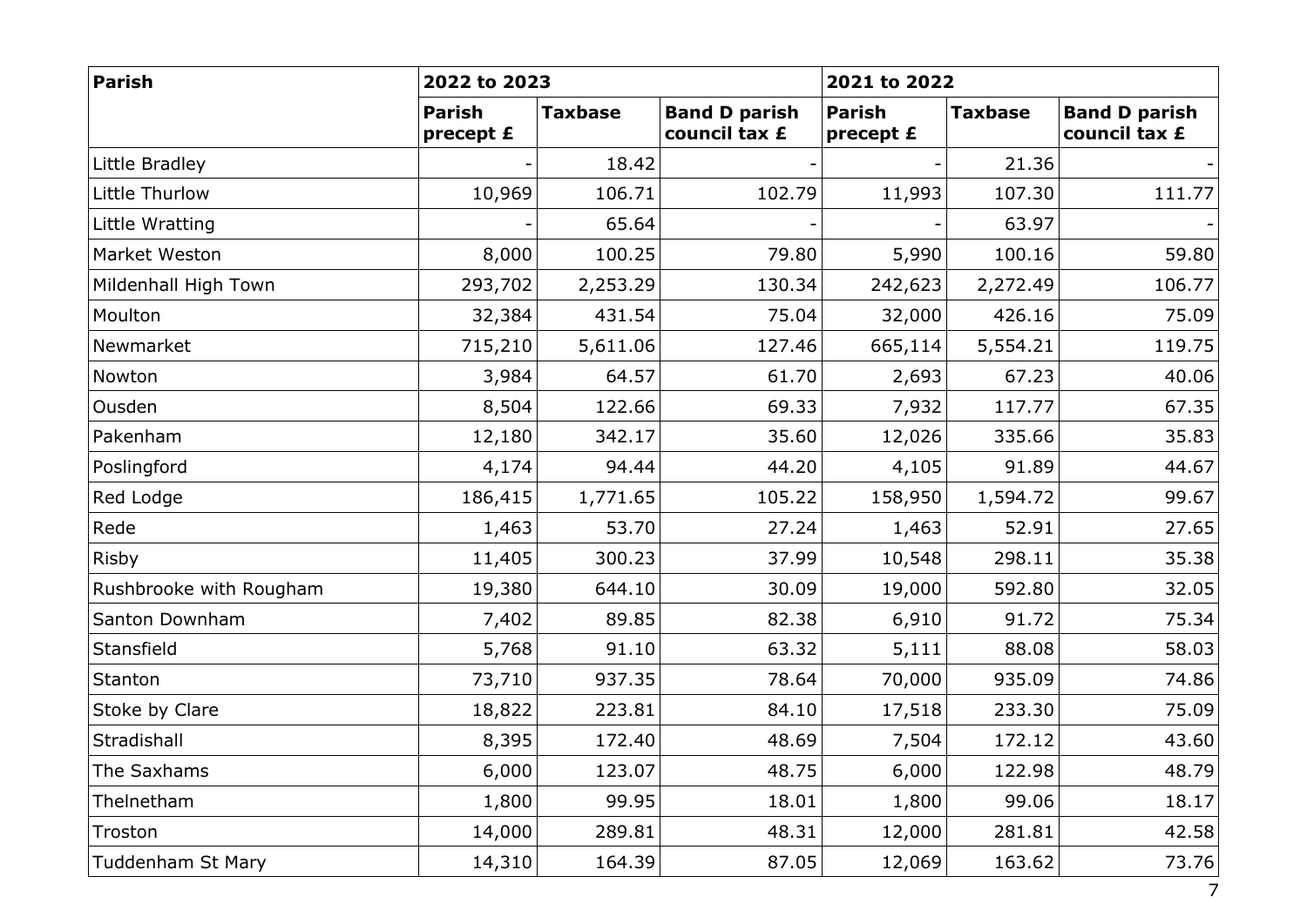| Parish                           | 2022 to 2023               |                |                                       | 2021 to 2022        |                |                                       |  |
|----------------------------------|----------------------------|----------------|---------------------------------------|---------------------|----------------|---------------------------------------|--|
|                                  | <b>Parish</b><br>precept £ | <b>Taxbase</b> | <b>Band D parish</b><br>council tax £ | Parish<br>precept £ | <b>Taxbase</b> | <b>Band D parish</b><br>council tax £ |  |
| West Row                         | 59,451                     | 568.13         | 104.64                                | 57,234              | 546.96         | 104.64                                |  |
| Westley                          | 2,180                      | 93.00          | 23.44                                 | 2,271               | 96.82          | 23.46                                 |  |
| Whepstead                        | 9,560                      | 224.84         | 42.52                                 | 9,296               | 217.33         | 42.77                                 |  |
| Wickhambrook                     | 38,413                     | 509.33         | 75.42                                 | 35,610              | 489.11         | 72.81                                 |  |
| Withersfield                     | 9,440                      | 327.21         | 28.85                                 | 9,324               | 323.15         | 28.85                                 |  |
| Wixoe                            | 1,100                      | 65.94          | 16.68                                 | 1,100               | 64.38          | 17.09                                 |  |
| Worlington                       | 17,893                     | 263.38         | 67.94                                 | 13,321              | 215.68         | 61.76                                 |  |
| <b>Total parish precepts</b>     | 4,734,719                  |                |                                       | 4,345,832           |                |                                       |  |
| <b>Total taxbase</b>             |                            | 57,406.34      |                                       |                     | 56,138.14      |                                       |  |
| <b>Average Band D parish tax</b> |                            |                | 82.48                                 |                     |                | 77.41                                 |  |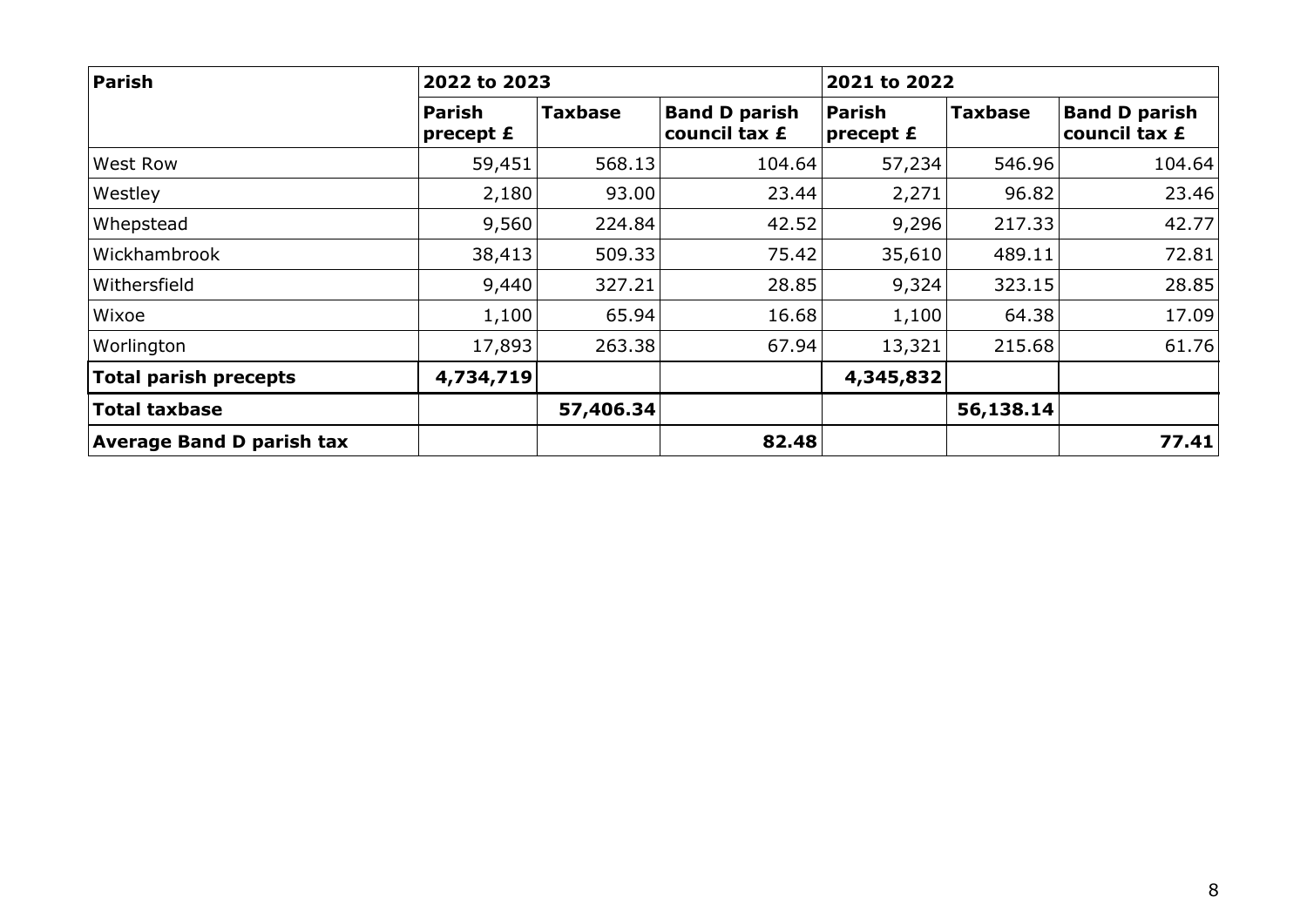# **Parish and town councils spending more than £140,000**

Regulations state we must show details of service spending if a parish or town council's precept is more than £140,000.

|                                          | 2022 to 2023       |               |                  | 2021 to 2022       |               |                |  |
|------------------------------------------|--------------------|---------------|------------------|--------------------|---------------|----------------|--|
| <b>Brandon Town Council</b>              | <b>Expenditure</b> | <b>Income</b> | <b>Net spend</b> | <b>Expenditure</b> | <b>Income</b> | Net spend      |  |
|                                          | £ thousands        |               |                  | £ thousands        |               |                |  |
| Administration                           | 180                |               | 180              | 174                |               | 174            |  |
| <b>Cemetery</b>                          | 18                 | (17)          |                  | 36                 | (16)          | 20             |  |
| Community events                         |                    |               |                  | 10                 |               | 10             |  |
| Disused Churchyard or memorial           | 18                 |               | 18               |                    |               | $\blacksquare$ |  |
| Grants                                   | 44                 |               | 44               | 39                 |               | 39             |  |
| Leisure services                         | 12                 |               | 12               | 11                 |               | 10             |  |
| Street lighting                          | 28                 |               | 28               | 26                 |               | 26             |  |
| Village, memorial hall or other property | -                  |               |                  |                    | -             | 7 <sup>1</sup> |  |
| Transfer to or from reserves             |                    | (10)          | -                |                    |               |                |  |
| Total                                    | 331                | (27)          | 304              | 303                | (16)          | 286            |  |

|                                     | 2022 to 2023                            |        |           | 2021 to 2022       |               |           |  |
|-------------------------------------|-----------------------------------------|--------|-----------|--------------------|---------------|-----------|--|
| <b>Bury St Edmunds Town Council</b> | <b>Expenditure</b>                      | Income | Net spend | <b>Expenditure</b> | <b>Income</b> | Net spend |  |
|                                     | $\sf E$ thousands<br><b>£ thousands</b> |        |           |                    |               |           |  |
| Administration                      | 131                                     |        | 131       | 126                | (0)           | 126       |  |
| Allotments                          | 15                                      | (19)   | (5)       | 14                 | (19)          | (5)       |  |
| Civic costs                         | 9                                       |        | q         | 19                 |               | 19        |  |
| Community events                    | 10 <sub>1</sub>                         |        | 10        | 10                 |               | 10        |  |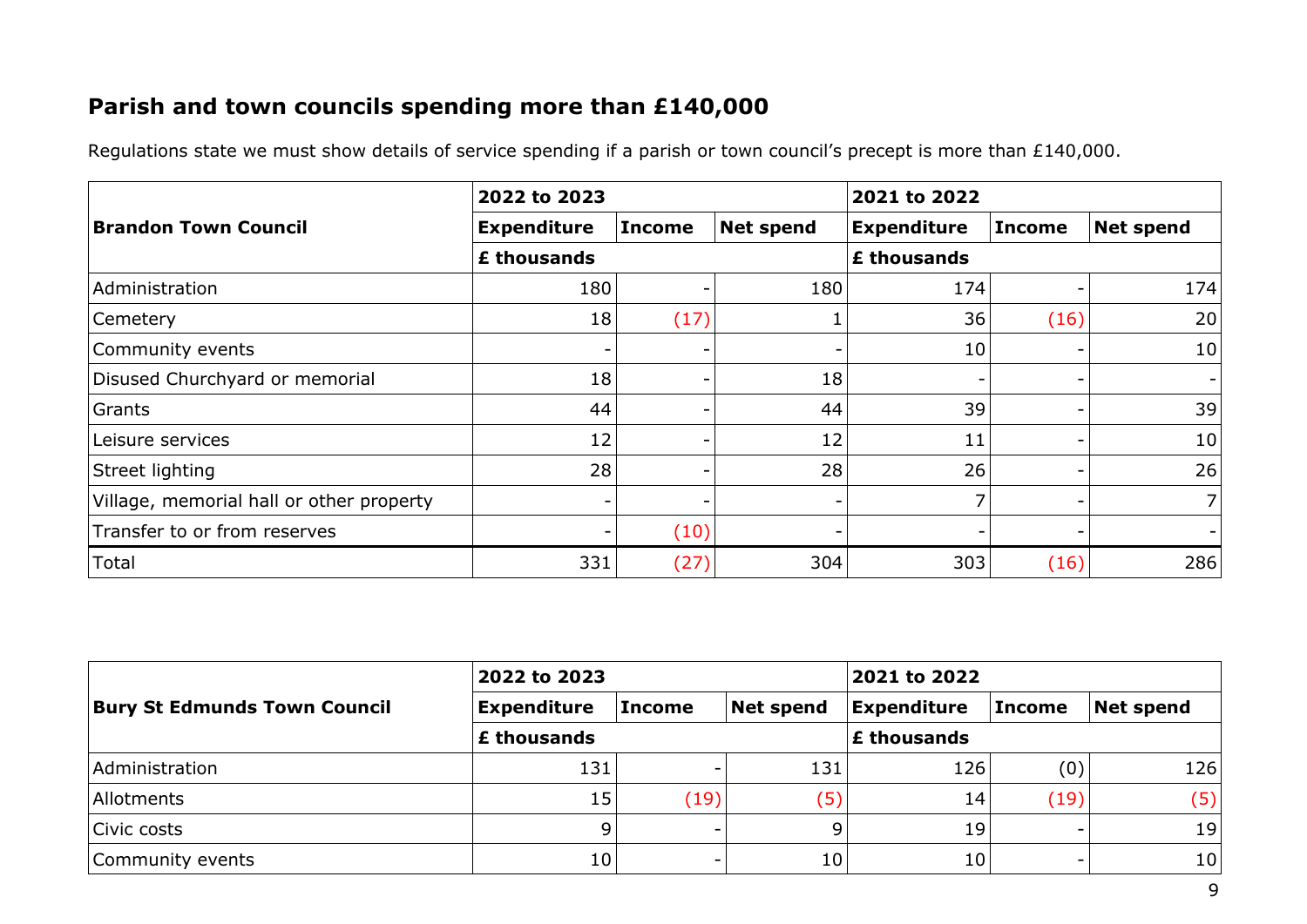|                                     | 2022 to 2023            |               |                  | 2021 to 2022       |               |                  |  |
|-------------------------------------|-------------------------|---------------|------------------|--------------------|---------------|------------------|--|
| <b>Bury St Edmunds Town Council</b> | <b>Expenditure</b>      | <b>Income</b> | <b>Net spend</b> | <b>Expenditure</b> | <b>Income</b> | <b>Net spend</b> |  |
|                                     | $\mathsfsfE}$ thousands |               |                  | <b>£ thousands</b> |               |                  |  |
| General services                    | 121                     |               | 121              | 121                |               | 121              |  |
| Grants                              | 337                     |               | 337              | 320                |               | 320              |  |
| Other expenses                      | 30                      |               | 30               | 29                 |               | 29               |  |
| Transfer to or from reserves        |                         | (53)          | (53)             |                    | (51)          | (51)             |  |
| Total                               | 653                     | (73)          | 580              | 639                | (70)          | 570              |  |

|                               | 2022 to 2023       |               |                  | 2021 to 2022       |               |                          |
|-------------------------------|--------------------|---------------|------------------|--------------------|---------------|--------------------------|
| <b>Haverhill Town Council</b> | <b>Expenditure</b> | <b>Income</b> | <b>Net spend</b> | <b>Expenditure</b> | <b>Income</b> | <b>Net spend</b>         |
|                               | <b>£ thousands</b> |               |                  | £ thousands        |               |                          |
| Administration                | 309                | (25)          | 284              | 324                | (24)          | 300                      |
| Arts centre                   | 751                | (245)         | 505              | 701                | (324)         | 378                      |
| Civic costs                   | 24                 | (1)           | 23               | 24                 | (1)           | 23                       |
| Community events              | 151                | (22)          | 129              | 174                | (22)          | 152                      |
| <b>General Services</b>       | 436                | (284)         | 153              | -                  | ۰             | $\overline{\phantom{0}}$ |
| Grants                        | 153                |               | 153              | 114                |               | 114                      |
| Other expenses                | 15                 | (5)           | 10               | 488                | (161)         | 326                      |
| Transfer to or from reserves  |                    | (117)         | (117)            | 24                 | (253)         | (228)                    |
| Total                         | 1840               | (700)         | 1140             | 1,849              | (785)         | 1,064                    |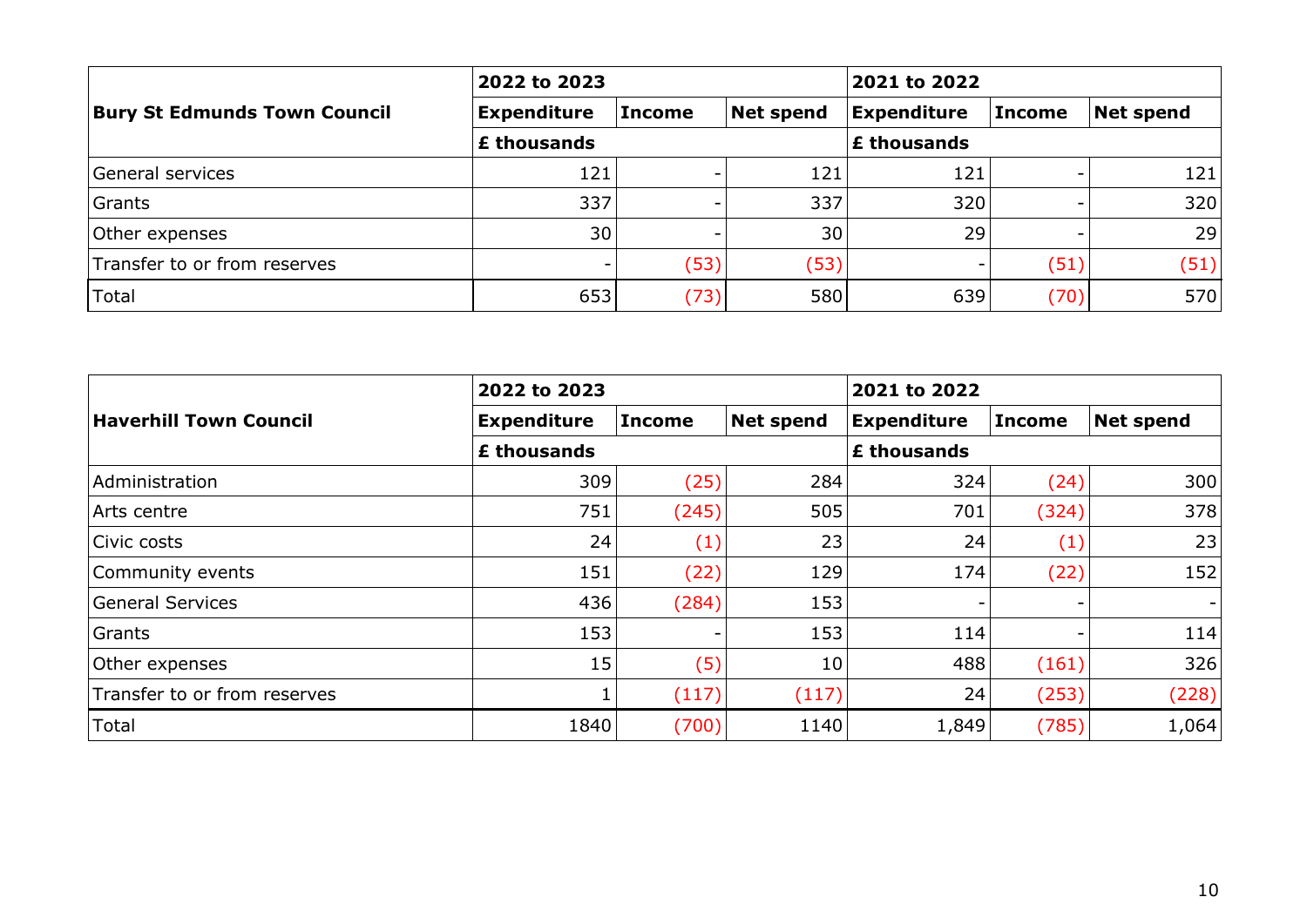|                                          | 2022 to 2023       |        |                  | 2021 to 2022       |               |                  |  |
|------------------------------------------|--------------------|--------|------------------|--------------------|---------------|------------------|--|
| <b>Lakenheath Parish Council</b>         | <b>Expenditure</b> | Income | <b>Net spend</b> | <b>Expenditure</b> | <b>Income</b> | <b>Net spend</b> |  |
|                                          | £ thousands        |        |                  | £ thousands        |               |                  |  |
| Administration                           | 48                 |        | 48               | 39                 |               | 39               |  |
| Cemetery                                 | 34                 | (3)    | 31               | 33                 | (2)           | 31               |  |
| Disused churchyard, memorials            | 14                 |        | 14               | 10                 |               | 10               |  |
| General services                         | 16                 |        | 16               | 19                 | ۰.            | 19               |  |
| Grants                                   | 16                 |        | 16               | 14                 |               | 15               |  |
| Leisure services                         | 27                 |        | 27               | 19                 | -             | 20               |  |
| Other expenses                           | 24                 | (16)   | 8                | 26                 | (10)          | 16               |  |
| Street lighting                          | 23                 |        | 23               | 18                 |               | 18               |  |
| Village, memorial hall or other property | 3                  |        | 3                |                    |               |                  |  |
| Transfer to or from reserves             |                    | (16)   | (16)             |                    | (18)          | (18)             |  |
| Total                                    | 205                | (35)   | 170              | 179                | (30)          | 151              |  |

|                               | 2022 to 2023              |      |                  | 2021 to 2022       |               |                  |
|-------------------------------|---------------------------|------|------------------|--------------------|---------------|------------------|
| Mildenhall High Town Council  | <b>Expenditure Income</b> |      | <b>Net spend</b> | <b>Expenditure</b> | <b>Income</b> | <b>Net spend</b> |
|                               | £ thousands               |      |                  | <b>£ thousands</b> |               |                  |
| Administration                | 210                       | (20) | 191              | 188                | (29)          | 159              |
| Allotments                    |                           | (2)  | (1)              |                    | (2)           | (1)              |
| <b>Cemetery</b>               | 4                         | (10) | (6)              |                    | (9)           | (7)              |
| Community events              | 25                        | (2)  | 23               | 27                 | (2)           | 25               |
| Disused churchyard, memorials |                           |      |                  | ำ                  |               | 2                |
| General services              | 34                        |      | 34               | 43                 |               | 43               |
| Grants                        | 3                         |      | 3                | 3                  |               | 3                |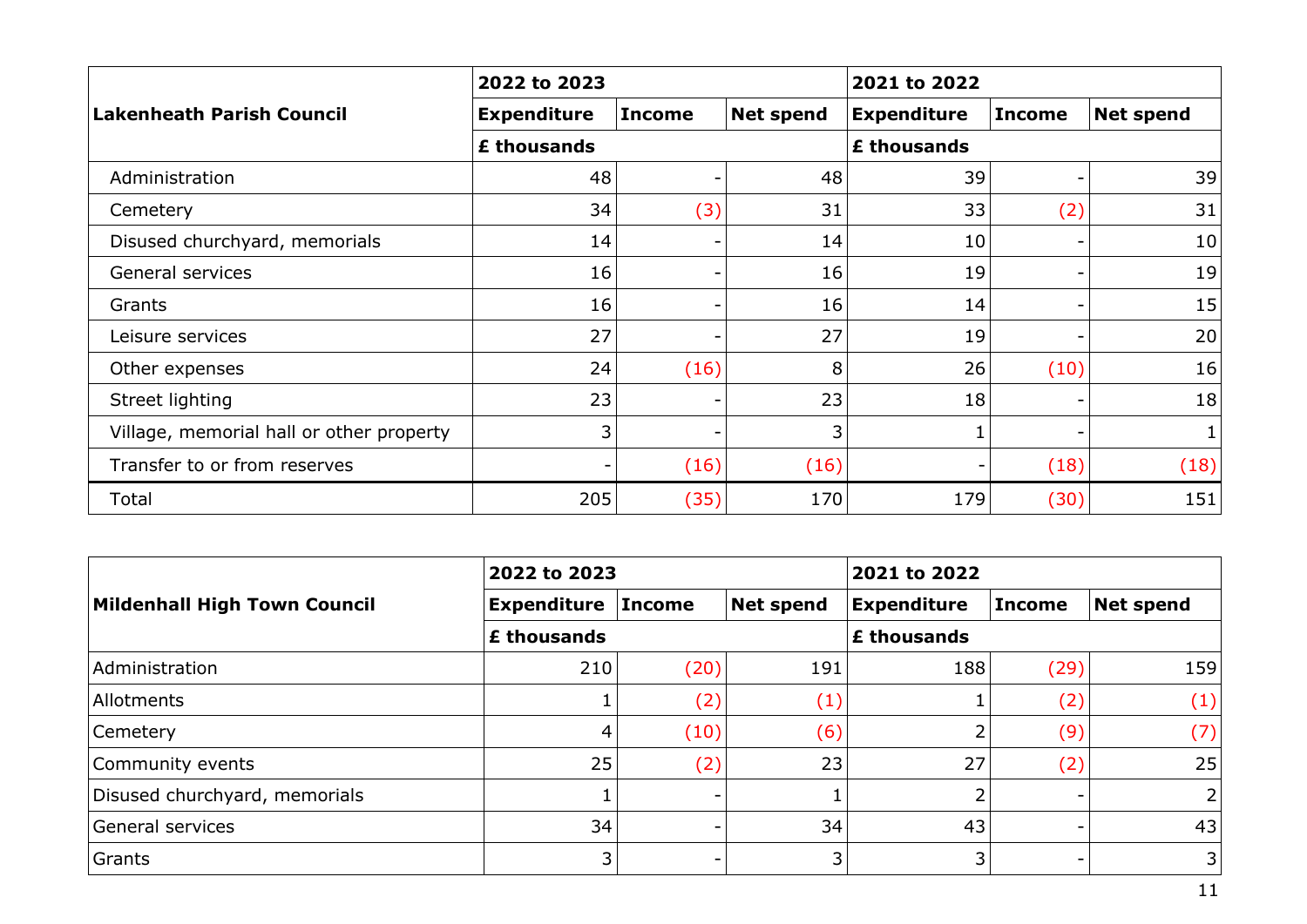|                                          | 2022 to 2023       |               |           | 2021 to 2022       |                   |           |
|------------------------------------------|--------------------|---------------|-----------|--------------------|-------------------|-----------|
| Mildenhall High Town Council             | Expenditure        | <b>Income</b> | Net spend | <b>Expenditure</b> | <b>Income</b>     | Net spend |
|                                          | <b>£ thousands</b> |               |           | <b>E</b> thousands |                   |           |
| Leisure services                         |                    |               |           |                    | $\left( 1\right)$ | 4         |
| Street lighting                          | 37                 |               | 37        | 33                 |                   | 33        |
| Village, memorial hall or other property | 50                 | (38)          | 12        | 43                 | (27)              | 16        |
| Transfer to or from reserves             |                    |               | -         | -                  | (41)              | (41)      |
| Total                                    | 365                | (72)          | 294       | 347                | (110)             | 237       |

|                                          | 2022 to 2023       |               |                  | 2021 to 2022       |             |                  |  |  |
|------------------------------------------|--------------------|---------------|------------------|--------------------|-------------|------------------|--|--|
| <b>Newmarket Town Council</b>            | <b>Expenditure</b> | <b>Income</b> | <b>Net spend</b> | <b>Expenditure</b> | Income      | <b>Net spend</b> |  |  |
|                                          | £ thousands        |               |                  |                    | £ thousands |                  |  |  |
| Administration                           | 344                | (1)           | 343              | 322                | (1)         | 321              |  |  |
| Allotments                               | 2                  | (1)           |                  | 2                  | (1)         |                  |  |  |
| Cemetery                                 | 61                 | (51)          | 10               | 51                 | (51)        |                  |  |  |
| Civic costs                              | 4                  |               | 4                | 6                  |             | 6                |  |  |
| Community events                         | 49                 | (15)          | 35               | 41                 | (14)        | 27               |  |  |
| Disused churchyard, memorials            | 7                  |               |                  | 7                  |             | 7                |  |  |
| General services                         | 135                | (14)          | 122              | 107                | (14)        | 93               |  |  |
| Grants                                   | 8                  |               | 8                | 8                  |             | 8                |  |  |
| Leisure services                         | 58                 | (6)           | 52               | 54                 | (1)         | 53               |  |  |
| Other expenses                           | 11                 |               | 11               | 10                 |             | 10               |  |  |
| Street lighting                          | 21                 |               | 21               | 17                 |             | 17               |  |  |
| Village, memorial hall or other property | 123                | (21)          | 102              | 134                | (13)        | 122              |  |  |
| Total                                    | 823                | (108)         | 715              | 759                | (94)        | 664              |  |  |